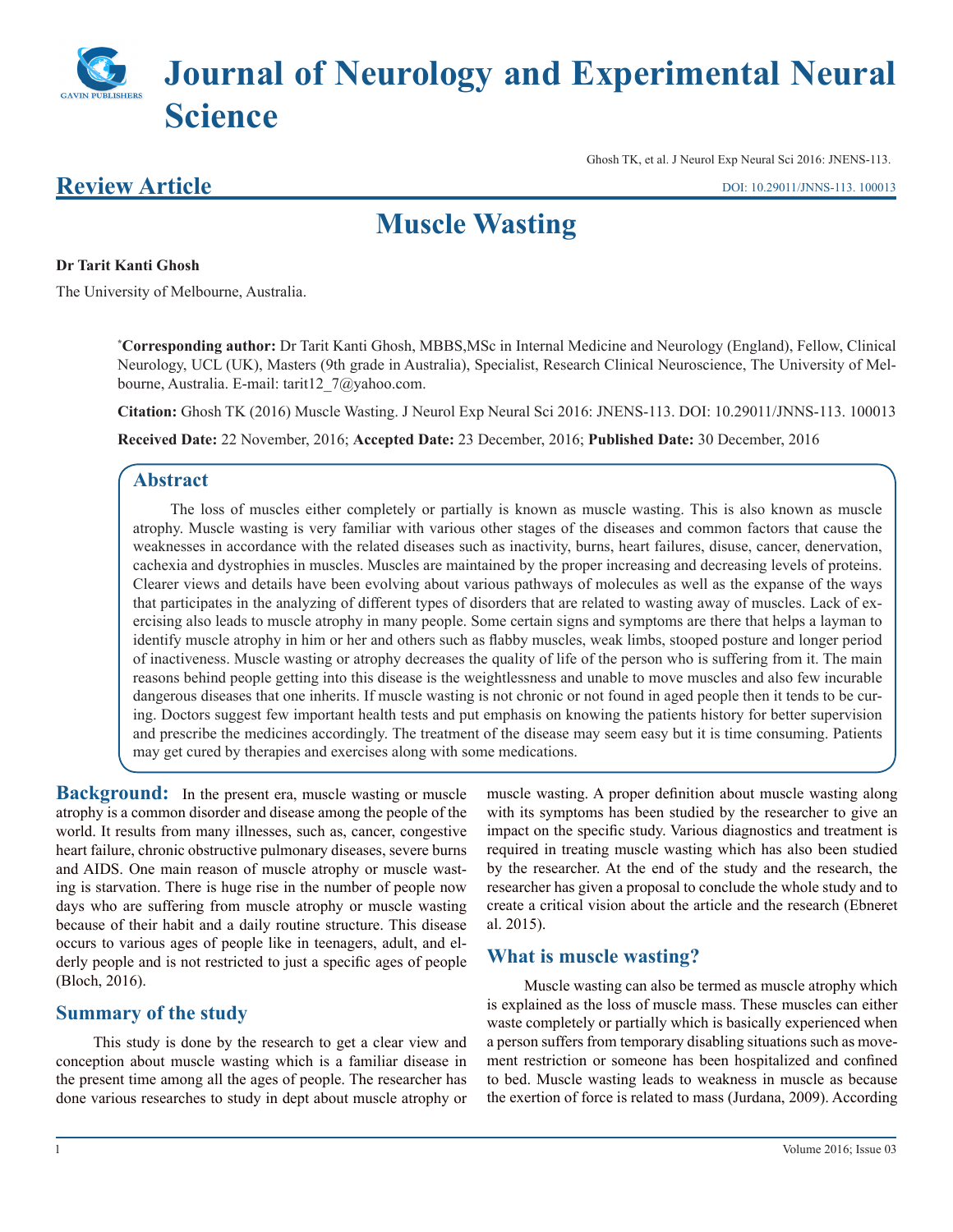to modern medicine's understanding, muscle wasting quick onset can be eliminated if the hospitalized patients can be taken out of the bed and make them active as quickly as possible, inspite of having wounds, fractured bones, pains, and sutures. Muscle wasting is mainly caused because of co-morbidity of several other diseases such as AIDS, cancer, heart failures, renal failures, severe burns, chronic obstructive pulmonary disease (COPD) and cancer. Patients suffering from cachexia as a setting of this disease have a poor prognosis. Muscle wasting or muscle atrophy also causes because of starvation. When a muscle remains unused even for a few days, immobilization occurs in the muscle tissues which results in disuse of muscles which mainly happen when a primary injury occurs such as immobilized broken bones (Lynch, 2011). Muscle atrophy is also known as neurogenic atrophy which occurs by the damaging of nerves that stimulates the muscles that causes a shriveling around the limbs has a similar effect. Living in an environment or atmosphere where exercising is not in practice also causes atrophy. It partly occurs because of least quality of working is required for the movement but not doing exercises fails to maintain the muscle posture. A patient with a broken leg joint undergoes a month of plaster can cause the decrease in the amount of mass in the back as well as the buttocks and also decreases the strength of the muscles. The particular patient faces difficulty in sitting without support and faces pain and burning after it goes to exposing for more or less ten minutes at the time of recovery when such positioning is strained (Moylan and Reid, 2007).

#### **Mechanism**

Muscle wasting takes place when there comes a change in the regular balance of the composition and destruction of the normal protein level. During muscle wasting, there seems a decrease in pathways of the composition and degradation of protein. The decrease of the protein is responsible for the loss in the muscle that is undergoing atrophy which is dependent of Adenosine triphosphate (ATP) of ubiquitin or proteasome pathway (Mielcarek and Isalan, 2015). In this process, some proteins are aimed at the destruction of tying up somewhat a copy of four peptide, which is known as ubiquitin onto a protein substrate. It is when the poly-ubiquinated protein substrate that it aims on the destruction by proteasome. In between the pathway of proteasome as well as ubiquitine, particular enzymes that gives way to ubiquitination which is substituted to several proteins but not all. Particularity is obtained in this regard by joining the E3 ubiquitine with that of the focused protein supplement in which every ligase ties up with a specific collection of substrates that leads to ubiquitination (Tisdale, 2007).

#### **Signs and symptoms**

Muscle atrophy normally occurs because of weak and flabby muscles which are characterized by the non-utilization of the

muscles. The signs and symptoms of muscle wasting or muscle atrophy are easy to spot in oneself and others as well. Non exercising muscles become weak and are prone to atrophy. The signs and symptoms of neurogenic muscle atrophy are bit difficult to identify quickly for the layperson. Postural muscle weakness is one of the important symptoms which are enlisted in medical dictionaries (Assiset al. 2015). Postural muscles are also known as antigravity muscles which helps a person to stand erect. Stooped posture is one of the first signs of neurogenic muscle atrophy or muscle wasting. There are other symptoms as well that includes pain in the back, problem in walking, contractures in ham string ,failure of heart, Achilles tendon contractures, a rigid spine and motion of the neck in a limited range. The heart is a muscle and it is also mostly prone to fail (Jurdana, 2009). Some other symptoms of muscle atrophy are as follows:

- In case the either of the legs or arms appear smaller in comparison to the other, then the person can be prone to muscle atrophy.
- Marking weakness in one limb is also a symptom of muscle atrophy or muscle wasting.
- Physically inactiveness for a very long period of time also results in muscle wasting or atrophy.

Muscular atrophy or wasting decreases the quality of life of the sufferer and he or she becomes unable to perform certain tasks and works which enhances and increases the possibilities of facing an accident in the way of trying to walk and other such activities. Wasting of muscles also enhances the possibility that in some cases like body myositis, muscle wasting, etc. the elderly persons are more attacked (Sahebjamee, 2012).

#### **Reasons of Muscle Wasting**

Inactivity can lead to the wasting away of the not in use muscles in the body. After this starts occurring, it can be controlled by regular exercise and well maintained diet. Muscle wasting can occur due to various severe medical conditions or if the person is bedridden. For example, astronauts, even they can also experience the wasting of muscles due to weightlessness. Various reasons of muscle wasting are also listed below:

- Lacking or no such physical movements for over an extended period of time.
- Increasing age
- Alcohol-associated myopathy is caused by over drinking. It causes pain and extreme weakness in the mass of the muscles.
- Wounds, such as a torn rotator cuff or fractured bones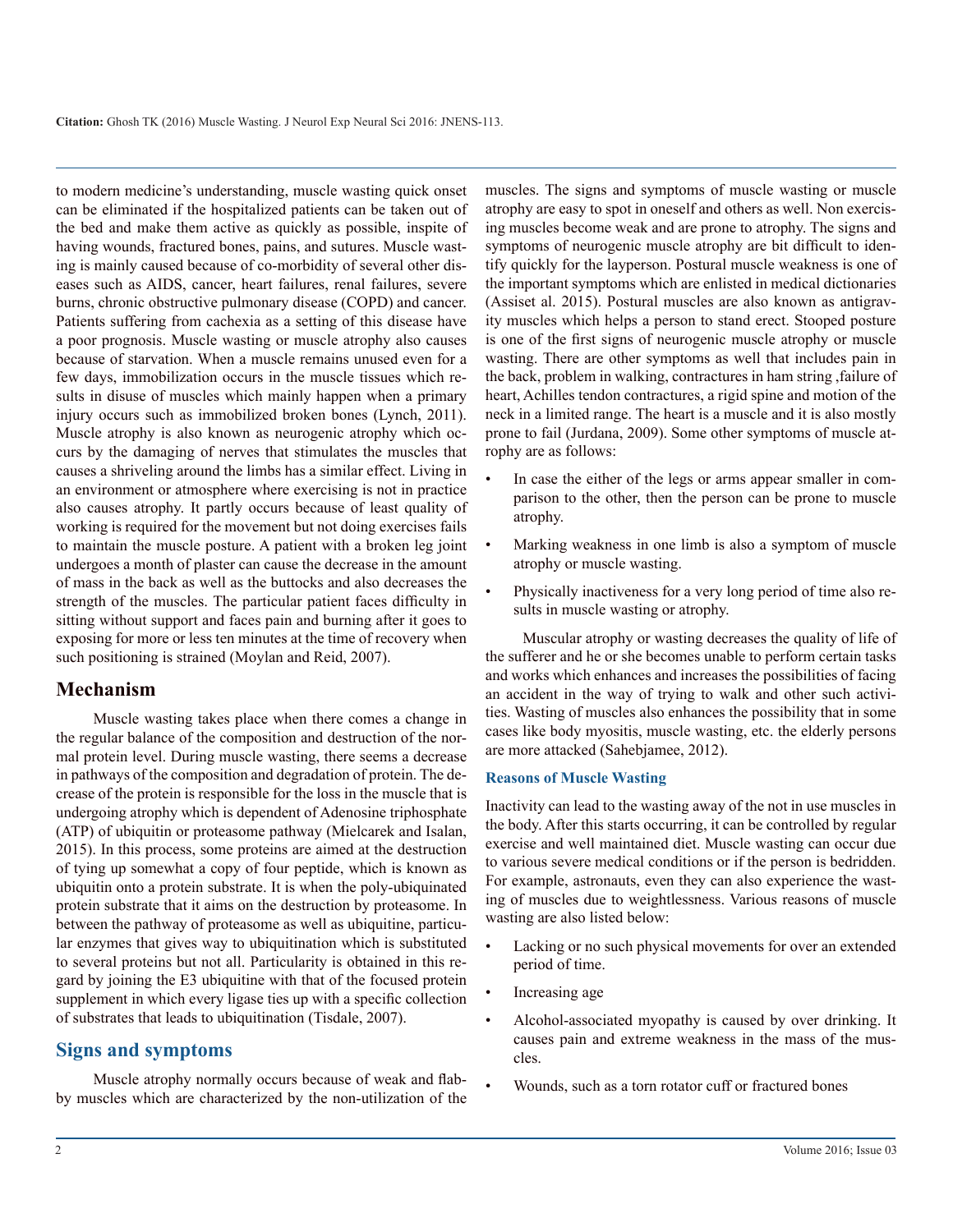**Citation:** Ghosh TK (2016) Muscle Wasting. J Neurol Exp Neural Sci 2016: JNENS-113.

- Unhygienic diet.
- Backbone or peripheral nerve wounds.
- Heart attack
- Long-term corticosteroid therapy

Another important aspect of muscle wasting is the severe long term diseases that makes motion problematic (Tintignacet al. 2015). These are:

- Amyotrophic lateral sclerosis (ALS), commonly known with the name of Lou Gehrig's disease, this attacks the nervous system and the nerve cells that are responsible for voluntary motions of the muscles..
- Dermatomyositis causes mass weakness and skin rash
- Guillain-Barre syndrome, this causes the swelling of the nerves as well as weajness of the muscles.
- Multiple sclerosis, it is a disease that helps cures itself, in which the body destroys the protective coverings of nerves.
- Muscular dystrophy, this disease is responsible for the weaknesses in the muscles.
- Neuropathy, it damages a particular group of nerve that causes in sensation loss as well as loss of the functioning of the body.
- Osteoarthritis affects the joints and reduces the movements.
- Polio, affects the tissues that ultimately results in paralysis.
- Polymyositis is a swelling disease.
- Rheumatoid arthritis, a chronic inflammatory illness that affects the joints.
- Spinal muscular atrophy, this illness causes the wastage of the muscles in the person's arm or leg.

The most affected persons are those who are bed ridden and have office works of continuously sitting jobs and have some health issues that results in the decreased movements or the lesser amount of activity practiced or the people having some brain related illness (Hickey, 2009).

#### **Diagnosisof Muscle wasting**

The increase in the diagnostic criteria for muscle atrophy in elder people is no significant as the muscles automatically start decreasing with the increase in age. The decreasing amount of muscles backbone muscles depends on the increasing age and it can progress accordingly (Ebneret al. 2015).

The doctor shall ask about the complete medical history, or

recent injuries and previously diagnosed medical conditions. He should have complete knowledge about what medications and supplements the patient is taking for his treatments. The doctor has to learn about your physical problems and certain symptoms that your body is facing. The doctor may prescribe few important and vital tests for helping in the diagnosis process as well as to get rid of certain illnesses. There are specific tests that are needed to regulate these diseases, like X-rays, CT scans, several important blood tests, MRI, EMG, muscle biopsy, and studies related to nerve retreatment.

On the basis of such tests, the doctor may suggest the patient to a specialist (Fearonet al. 2011). The process of CT scan can differentiate between the various other tissues from that of the muscle tissues hence can count the exact amount of mass tissue in the body. The loss of fat in the muscles can result from the count of urea in the urine. Moreover, 1 gram of nitrogen is equal to that of 6 grams of protein, and loosing 1 gram of protein is equal to the loosing of 4 grams of muscle tissues. Therefore, the loosing of the muscles is amounting from that of the excessive flow of urea in the urine.

Due to the increase in age, the muscle tissue deceased and the functioning of muscles start malfunctioning. This disease is known as "sarcopenia". In context of the normal degradation of the muscles or due to aging, this can be the cause of other diseases that may be developing due to the swelling reactions of the body and the muscles (John and Larner, 2015).

#### **Treatments of Muscle Wasting**

The patient of muscle wasting will be treated on the basis of his reports and diagnosis and the amount of muscle loss he has faced till the date. The usually used treatments for recovering from these diseases are severe surgery, exercises, physiotherapies, nutritious diet and ultrasound therapy.

Recommended therapies might include water exercises to help make movement easier. Physiotherapists are able to show the exact and proper way of physical workout and exercises. A therapist can also help in the movement of the limbs of the person and slowly make it flexible.

The therapy of ultrasound is the process by which waves of electronic sounds are used to help in healing. This therapy is necessary only if the muscles are too stiff and are not moveable (Pietrangelo, 2016). This stiffness of the muscles is known as contracture deformity.

With the help of the surgery we can cure the contracture deformity of the muscle wasting if it is caused by non-nutritional diet. And a tendon may cause muscle atrophy, but surgery may also be able to correct it.